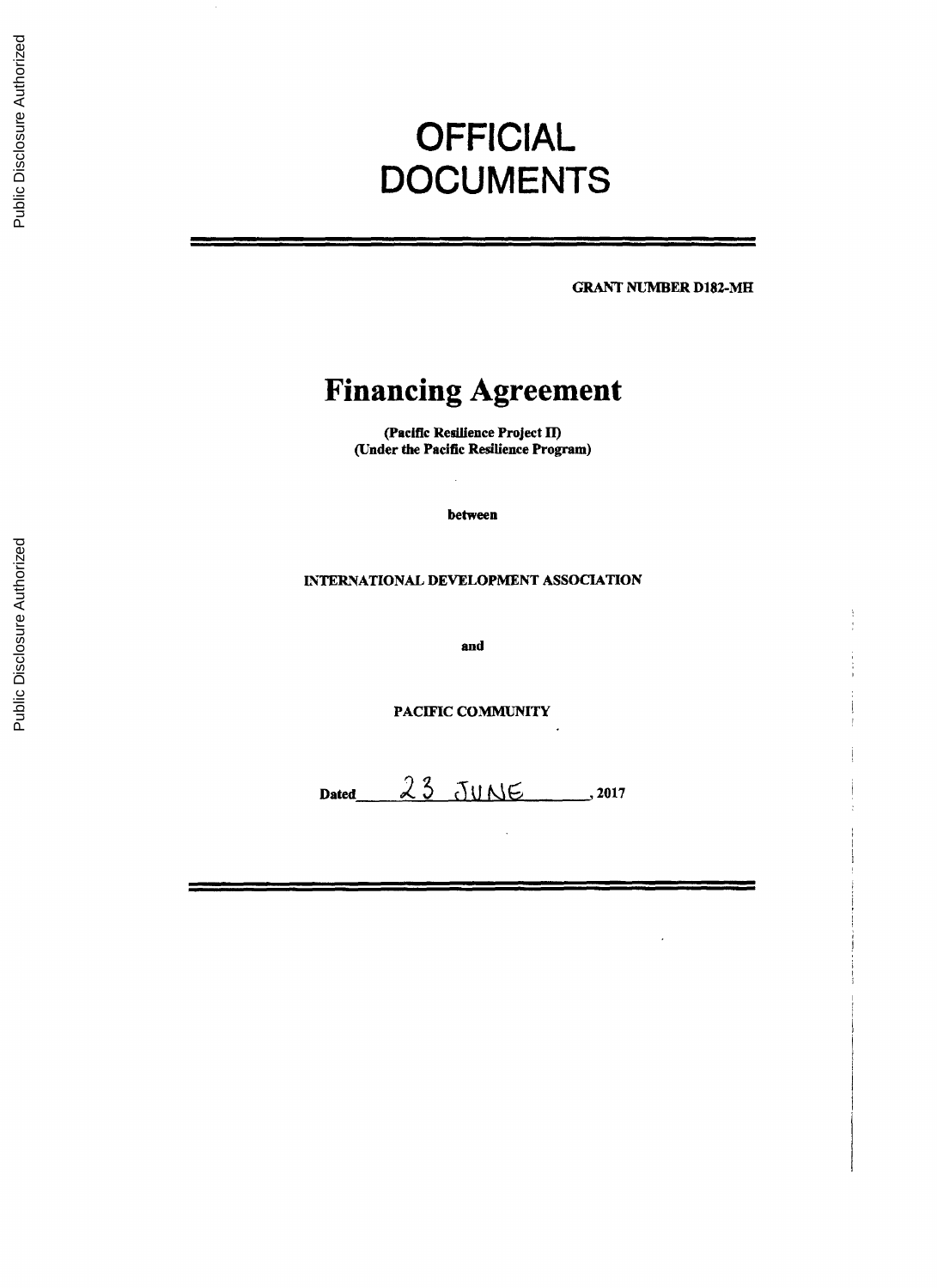#### **GRANT NUMBER D182-MH**

# **FINANCING AGREEMENT**

AGREEMENT dated 72 JUNE 2017, entered into<br>between PACIFIC COMMUNITY ("Recipient") and INTERNATIONAL  $INTERNATIONAL$ **DEVELOPMENT ASSOCIATION** ("Association").

WHEREAS: **(A)** the Recipient, the Participating Countries and the Pacific Islands Forum Secretariat have undertaken to carry out a regional program designed to strengthen climate and disaster resilience in the Participating Countries with financing provided **by** the Association and other donors; and

WHEREAS: (B) the Recipient and the Republic of the Marshall Islands have undertaken to carry out the Pacific Resilience Project II under the Pacific Resilience Program designed to strengthen climate and disaster resilience of the Republic of the Marshall Islands at the national and regional levels.

The Recipient and the Association hereby agree as follows:

# ARTICLE **I - GENERAL** CONDITIONS; **DEFINITIONS**

- **1.01.** The General Conditions (as defined in the Appendix to this Agreement) constitute an integral part of this Agreement.
- 1.02. Unless the context requires otherwise, the capitalized terms used in this Agreement have the meanings ascribed to them in the General Conditions or in the Appendix to this Agreement.

#### **ARTICLE II - GRANT**

- 2.01. The Association agrees to extend to the Recipient, on the terms and conditions set forth or referred to in this Agreement, a grant in an amount equivalent to **three** million Special Drawing Rights (SDR **3,000,000)** ("Grant"), to assist in financing the project described in Schedule **I** to this Agreement ("Project").
- 2.02. The Recipient may withdraw the proceeds of the Grant in accordance with Section IV of Schedule 2 to this Agreement.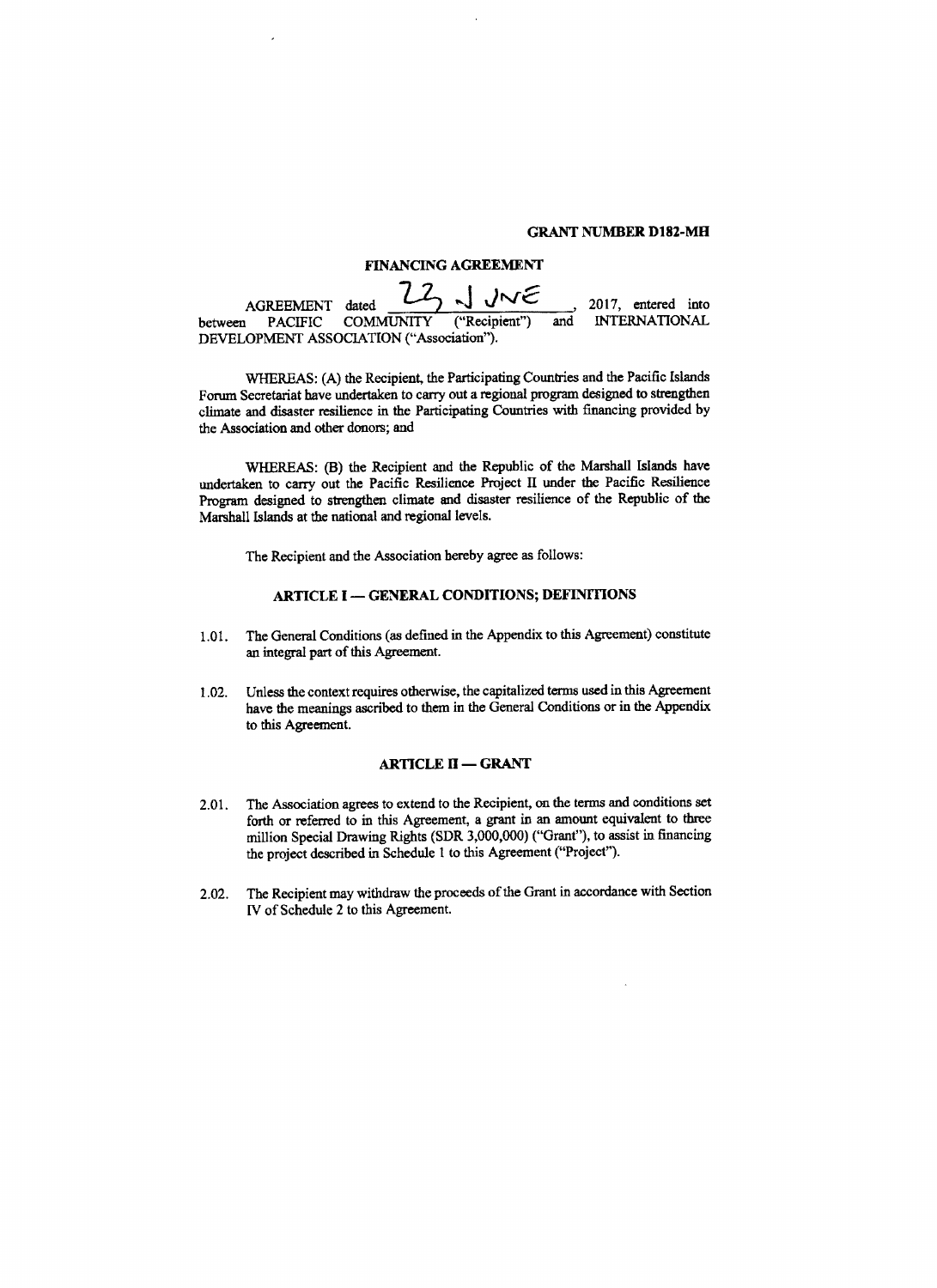- **2.03.** The Maximum Commitment Charge Rate payable **by** the Recipient on the Unwithdrawn Grant Balance shall be one-half of one percent (1/2 of **1%)** per annum.
- 2.04. The Payment Dates are June 1 and December 1 in each year.
- **2.05.** The Payment Currency is Euro.

# **ARTICLE III - PROJECT**

- **3.01.** The Recipient declares its commitment to the objective of the Project and the Program. To this end, the Recipient shall carry out the Project in accordance with the provisions of Article IV of the General Conditions.
- **3.02.** Without limitation upon the provisions of Section **3.01** of this Agreement, and shall ensure that the Project is carried out in accordance with the provisions of Schedule 2 to this Agreement.

# **ARTICLE IV** REMEDIES OF **THE ASSOCIATION**

4.01. The Additional Events of Suspension consist of the following: The **SPC** Treaty has been amended, suspended, abrogated, repealed or waived so as to affect materially and adversely the ability of the Recipient to perform any of its obligations under this Agreement.

# ARTICLE V **- EFFECTIVENESS; TERMINATION**

- *5.01* The Effectiveness Deadline is the date ninety **(90)** days after the date of this Agreement.
- *5.02.* For purposes of Section *8.05* **(b)** of the General Conditions, the date on which the obligations of the Recipient under **this** Agreement (other than those providing for payment obligations) shall terminate is twenty (20) years after the date of this Agreement.

# ARTICLE VI **-** REPRESENTATIVE; **ADDRESSES**

**6.01.** The Recipient's Representative is its Director-General.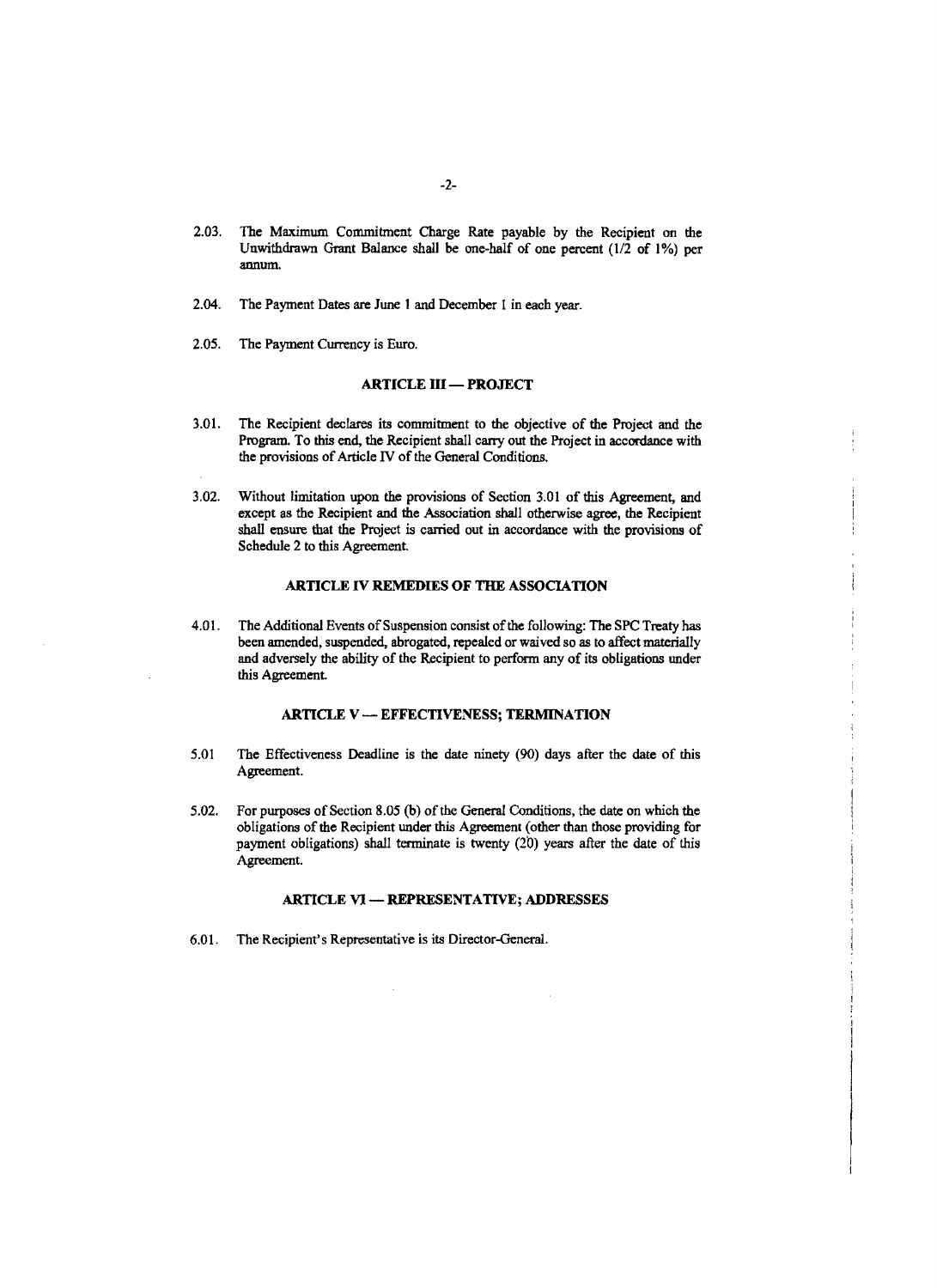**6.02.** The Recipient's Address is:

Pacific Community B/P **D5 98848** Noumea, New Caledonia

Facsimile:

**+687263818**

**6.03.** The Association's Address is:

International Development Association **1818** H Street, N.W. Waphington, **D.C.** 20433 United States of America

Telex: Facsimile:  $\ddot{\phantom{0}}$ 

 $\bar{z}$ 

248423 **(MCI) 1-202-477-6391**

J,

 $\ddot{\phantom{a}}$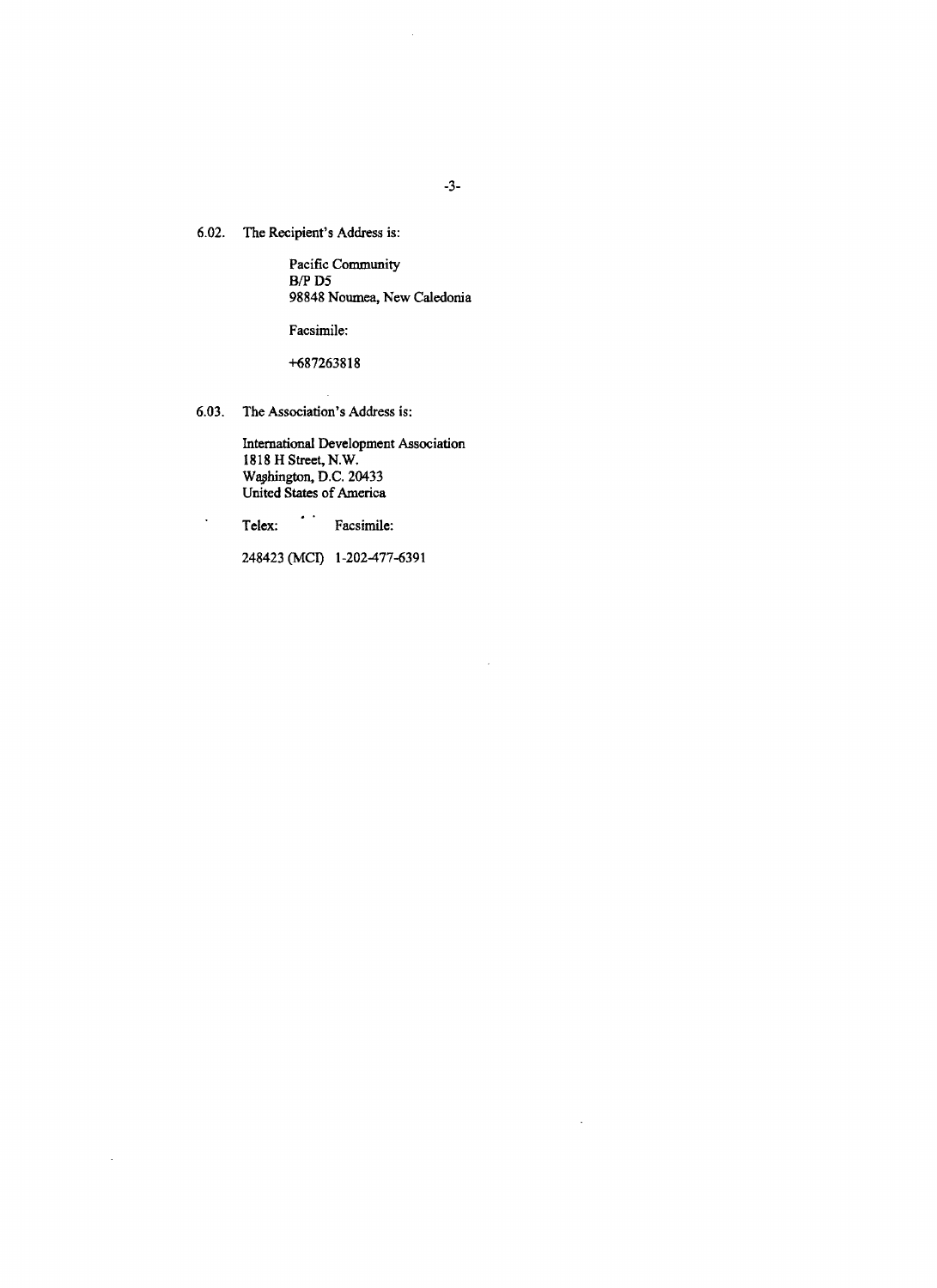e **INE SISTE** 

 $\ddagger$ 

 $\mathbf{a}$ 

# INTERNATIONAL DEVELOPMENT ASSOCIATION



Name:

Title:

COUVTAY DIECER

 $\mathbf{g}$ 

Name: L

AJNOT VILLENCA

 $\ddot{\phantom{a}}$ 

Authorized Representative

⊱

Title:

DIPECAL CONGRAN

PACIFIC COMMUNITY

**Authorized Representative** 

MicHEL KEAF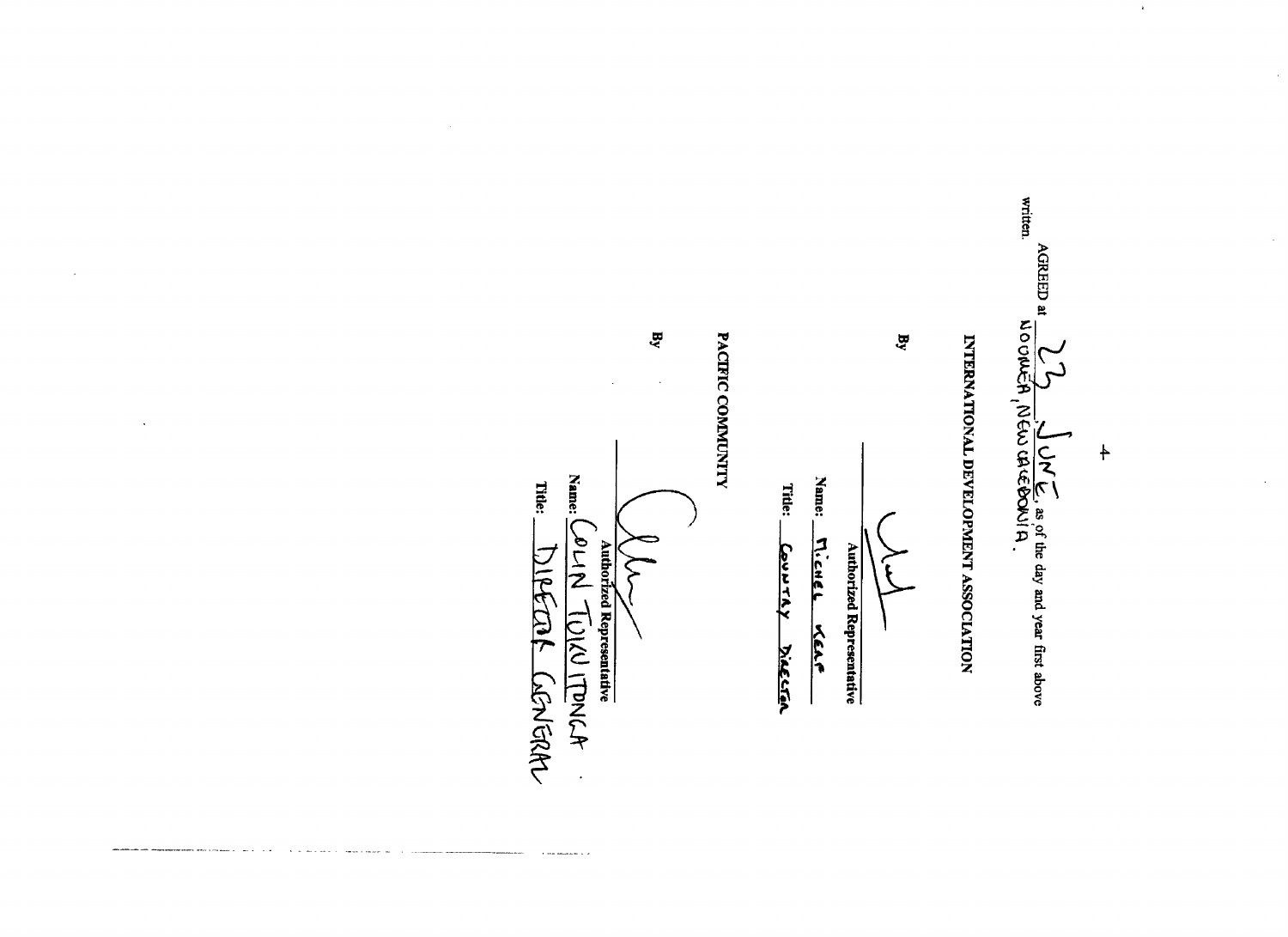### **SCHEDULE 1**

## **Project Description**

The objective of the Project is to strengthen early warning systems and climate resilient investments in shoreline protection in the Republic of the Marshall Islands.

The Project constitutes the second phase of the Program, and consists of the following parts:

# Part **I** Institutional Strengthening, Early **Warning and Preparedness**

Carrying out a program of activities to strengthen the capacity of the Republic of the Marshall Islands to reduce climate and disaster risks, including improving impact forecasting, disaster response and system integration, institutional strengthening of the National Disaster Management Office, awarding of Scholarships to selected applicants for academic or vocational trainings or degrees in fields relevant to climate and disaster resilience and coastal risk management, and planning and resourcing post-disaster need assessments.

# **Part** 2 Strengthening *Coastal* Resilience

Carrying out a program of activities to strengthen integrated coastal risk management, including investigating sustainable sources of aggregates, and conducting coastal vulnerability assessments, geospatial analysis, and other activities to inform coastal management plans, strategies and frameworks.

#### **Part 3.** Project **and** Program **Management**

Carrying out a program of activities through the Program Support Unit to support the Recipient and the Republic of the Marshall Islands to manage and implement the Project, including procurement, financial management, monitoring and evaluation, and operational technical assistance.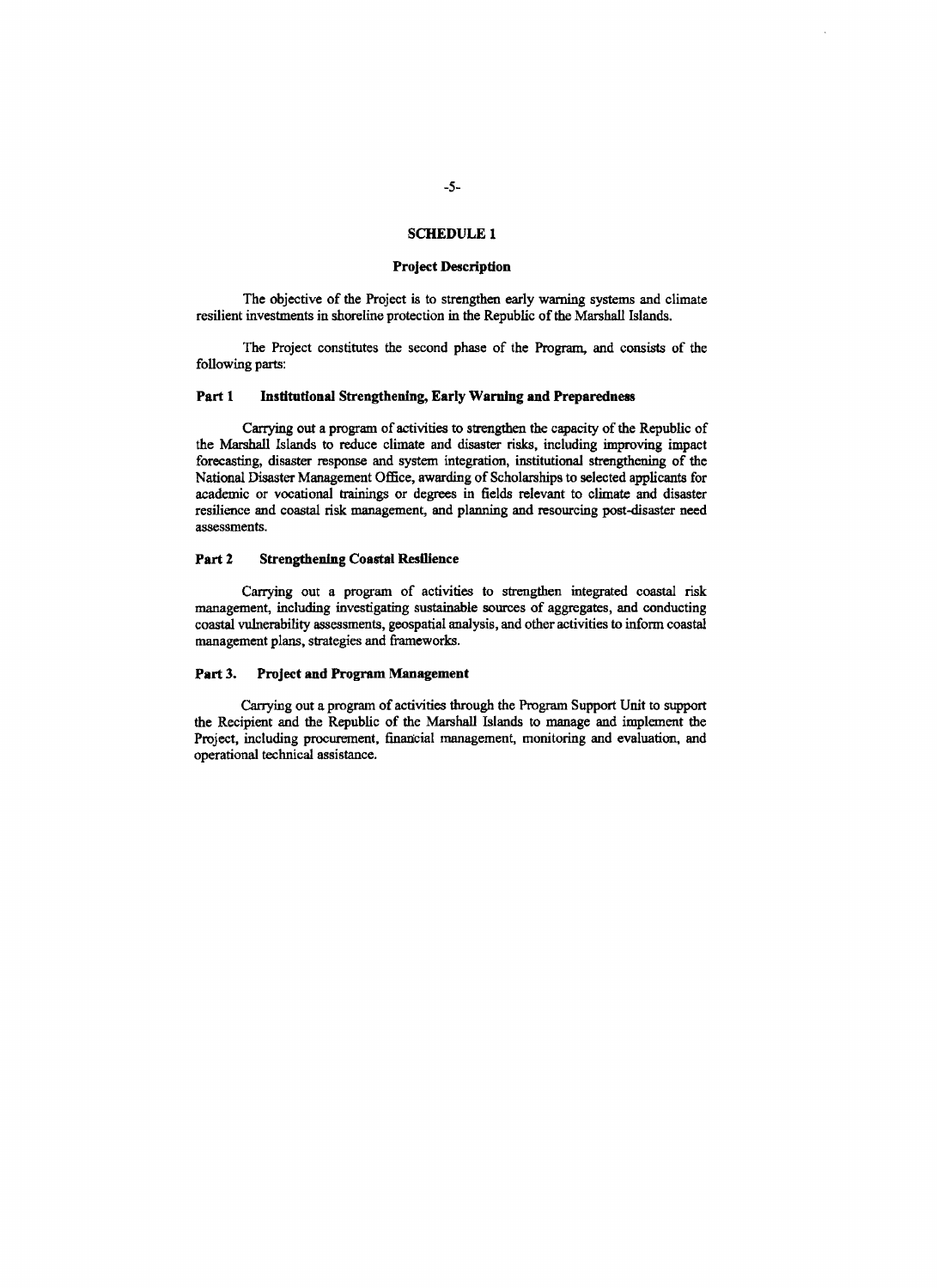# **SCHEDLIE 2**

# **Project Execution**

# **Section 1. Implementation Arraneements**

# **A. Institutional Arrangements**

# 1. Regional Steering Committee

The Recipient shall, in collaboration with **PIFS** and the Participating Countries, take all necessary measures on its part to ensure that the Regional Steering Committee is maintained within **PIEFS** throughout the Project implementation period, with a mandate and adequate resources satisfactory to the Association to be responsible for, inter alia, oversight of the Program. To this end, the Recipient shall: maintain a representative at the Regional Steering Committee; and **(b)** ensure continued participation of the representative in all meetings of the Regional Steering Committee.

# 2. Program Support Unit and Service Agreement

- (a) The Recipient shall, in collaboration with **PIFS** and the Participating Countries, take all necessary measures on its part to ensure that the Program Support Unit, is maintained throughout the Project implementation period, with mandate and adequate resources satisfactory **to** the Association, to be responsible for, *inter alia,* providing technical, procurement, fiduciary, monitoring and implementation support to the Participating Countries.
- **(b)** The Recipient shall **by** not later than four (4) months after the.Effective Date, enter into and thereafter maintain, throughout the Project implementation period, a service agreement ("Service Agreement") with the Republic of the Marshall Islands, under terms and conditions acceptable to the Association pursuant to which the Recipient, through the **PSU,** shall provide technical, fiduciary, procurement, monitoring and implementation support to the Republic of the Marshall Islands.
- (c) The Recipient shall exercise its rights under the Service Agreement in such manner as to protect the interests of the Recipient and the Association, and to accomplish the purposes of the Grant, and except as the Association shall otherwise agree in writing, not assign, amend, abrogate or waive the Service Agreement or any provision thereof.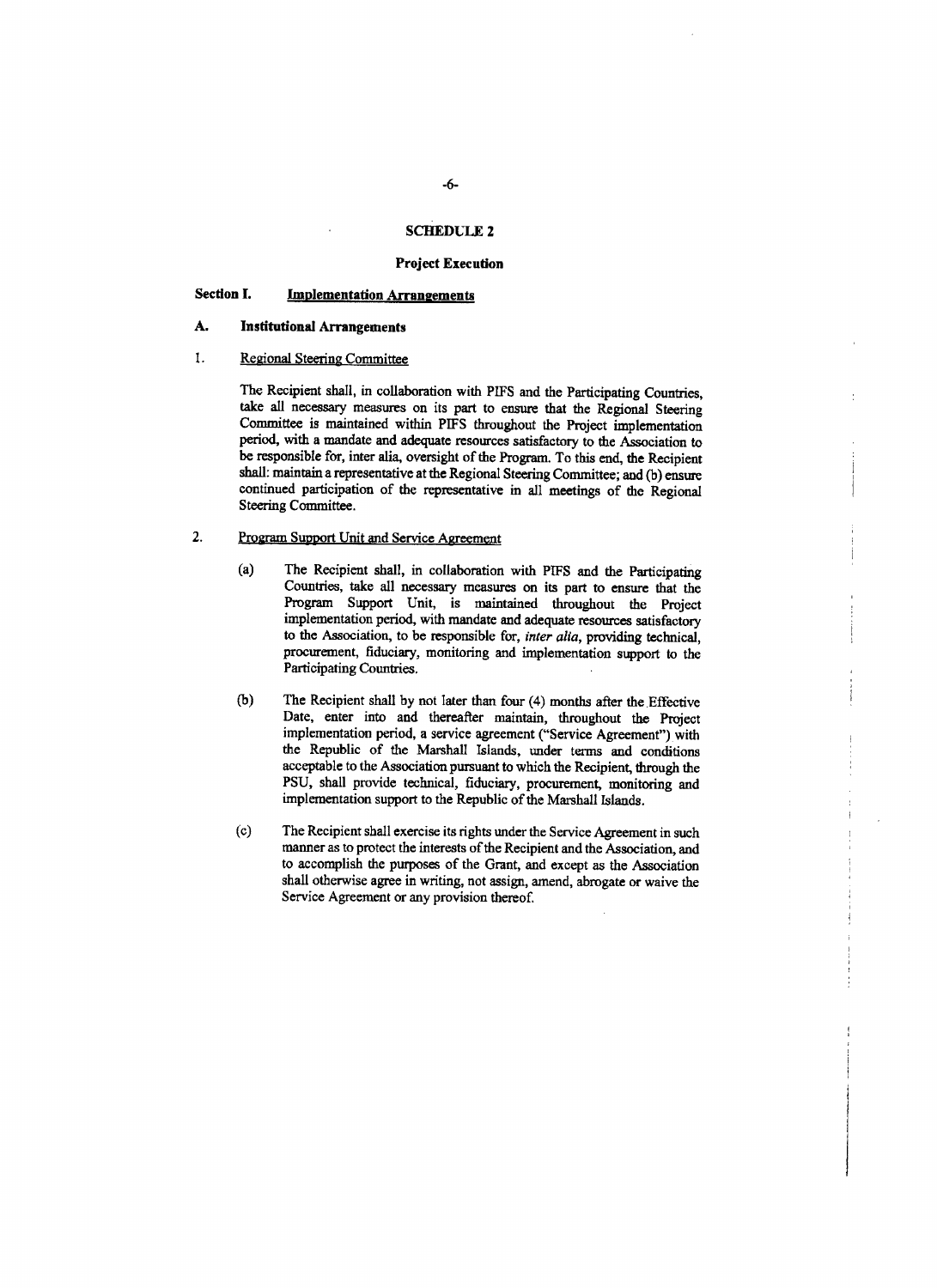# **B. Anti-Corruption**

**The Recipient shall ensure that the** Project is carried out in accordance with **the** provisions of the Anti-Corruption Guidelines.

# **C. Project Operations Manual**

- 1 **.** The Recipient prepare and adopt, **by** no later than four (4) months after the Effective Date, a manual, in form and substance acceptable to the Association, setting forth the arrangements and procedures for implementation of the Project, including: (a) the institutional arrangements for day to day execution of the Project; **(b)** the procurement management procedures and implementation arrangements; (c) the implementation arrangements for Safeguard Instruments; **(d)** budgeting, disbursement, and financial management arrangements; (e) Project monitoring, reporting, and evaluation arrangements; **(f)** performance indicators; and **(g)** details of the Scholarships to be awarded under Part **I** of the Project, including: procedures and eligibility criteria for the selection, review and approval of Scholarship applications and beneficiaries; procedures for disbursement of Scholarship funds; the terms and conditions of the provision of Scholarships, including the form of agreements to be entered into with successful applicants; and governance arrangement for the scholarship program("Project Operations Manual").
- 2. The Recipient shall ensure the Project is carried out in accordance with the Project Operations Manual, and except as the Association shall otherwise agree in writing, not amend or waive, or permit to be amended or waived, any provision of the Project Operations Manual, including any supplements thereto.
- **3.** In case of any inconsistency between the provisions of the Project Operations Manual and those of this Agreement, the provisions of this Agreement shall prevail.

### **D.** Safeguards

- 1. The Recipient shall ensure that the Project is carried out in a manner that is consistent with the provisions of the Safeguard Instruments.
- 2. The Recipient shall ensure that:
	- (a) all terms of reference for any technical assistance or studies carried out under the Project are consistent with the Safeguard Instruments, the Association's environmental and social safeguards policies and requirements as well as the Recipient's relevant policies and procedures related to environment and social matters as relevant to the Project; and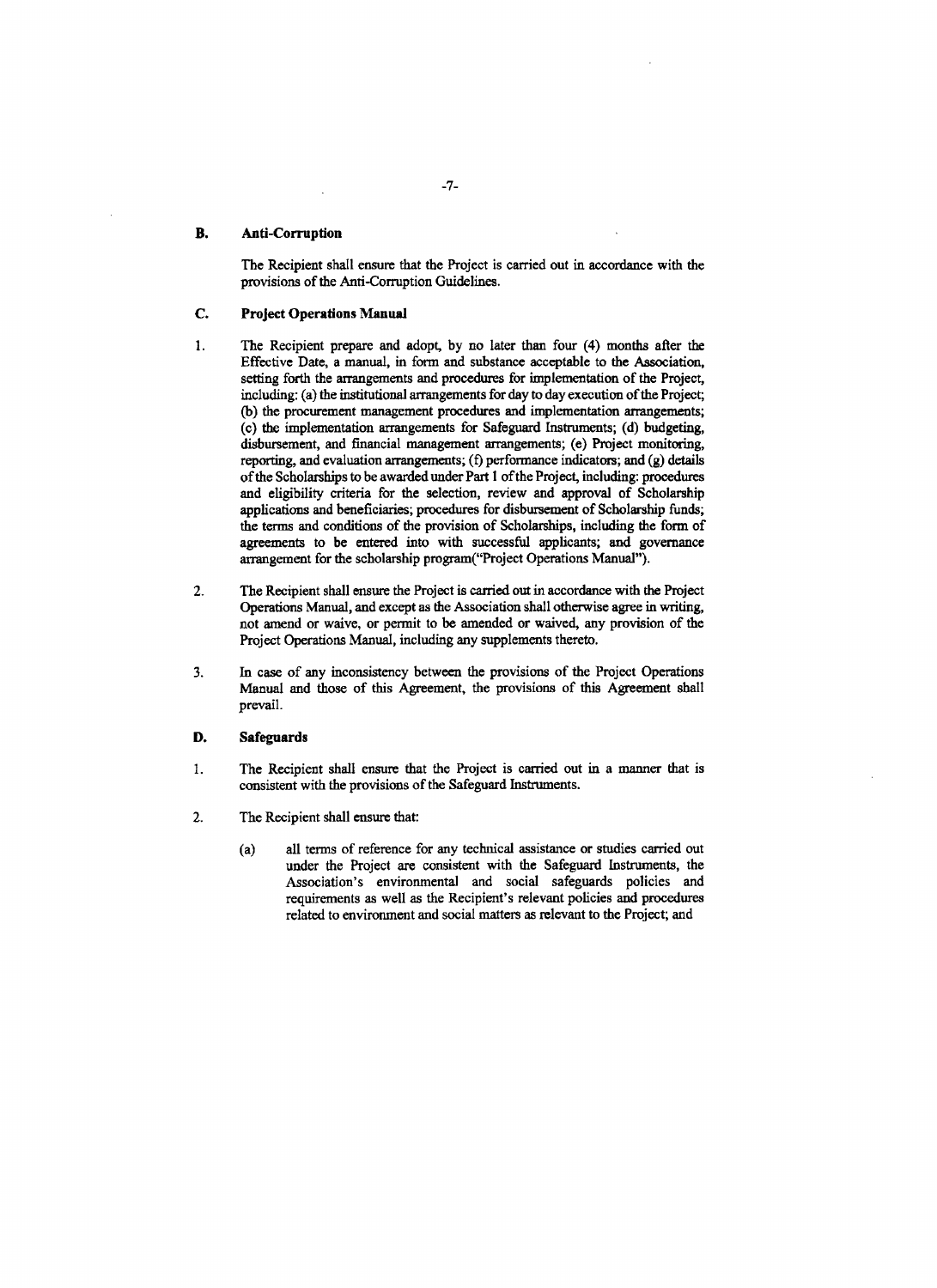**(b)** in drafting any regulations, guidelines or corporate procedures and carrying out capacity building activities under the Project, due attention is given to said instruments, policies, requirements and laws.

### **E.** Annual Work Plans and Budgets

- 1. The Recipient shall prepare and furnish to the Association not later than:
	- (a) two (2) months after the Effective Date (or such later date as the Association may agree); and
	- **(b)** November **30** of each year for every subsequent year during the implementation of the Project (or such later date as the Association may agree), for the Association's no-objection, an Annual Work Plan and Budget containing all eligible Project activities and Eligible Expenditures, inclusive of Operating Costs, Recurrent Technical Staff Costs, and Scholarships, proposed to be included in the Project in the Recipient's following calendar year, including a specification of the source or sources of financing for all Eligible Expenditures, and any environmental and social safeguard measures taken or planned to be taken in accordance with the provisions of Section **LD** of this Schedule.
- 2. The Recipient shall ensure that the Project is implemented in accordance with the Annual Work Plan and Budget accepted **by** the Association for the Recipient's respective calendar year, provided, however, that in the event of any conflict between the Annual Work Plan and Budget and the provisions of this Agreement, the provisions of this Agreement shall prevail.
- **3.** The Recipient shall not make or allow to be made any change to the Annual Work Plan and Budget without prior no-objection in writing **by** the Association.

# **Section** II. Project **Monitoring, Reporting and Evaluation**

#### **A. Project Reports**

1 **.** The Recipient shall monitor and evaluate the progress of the Project and prepare Project Reports in accordance with the provisions of Section 4.08 of the General Conditions and on the basis of indicators acceptable to the Association and detailed in the Project Operations Manual. Each Project Report shall cover the period of one **(1)** calendar semester, and shall be furnished to the Association not later than forty-five (45) days after the end of the period covered **by** such report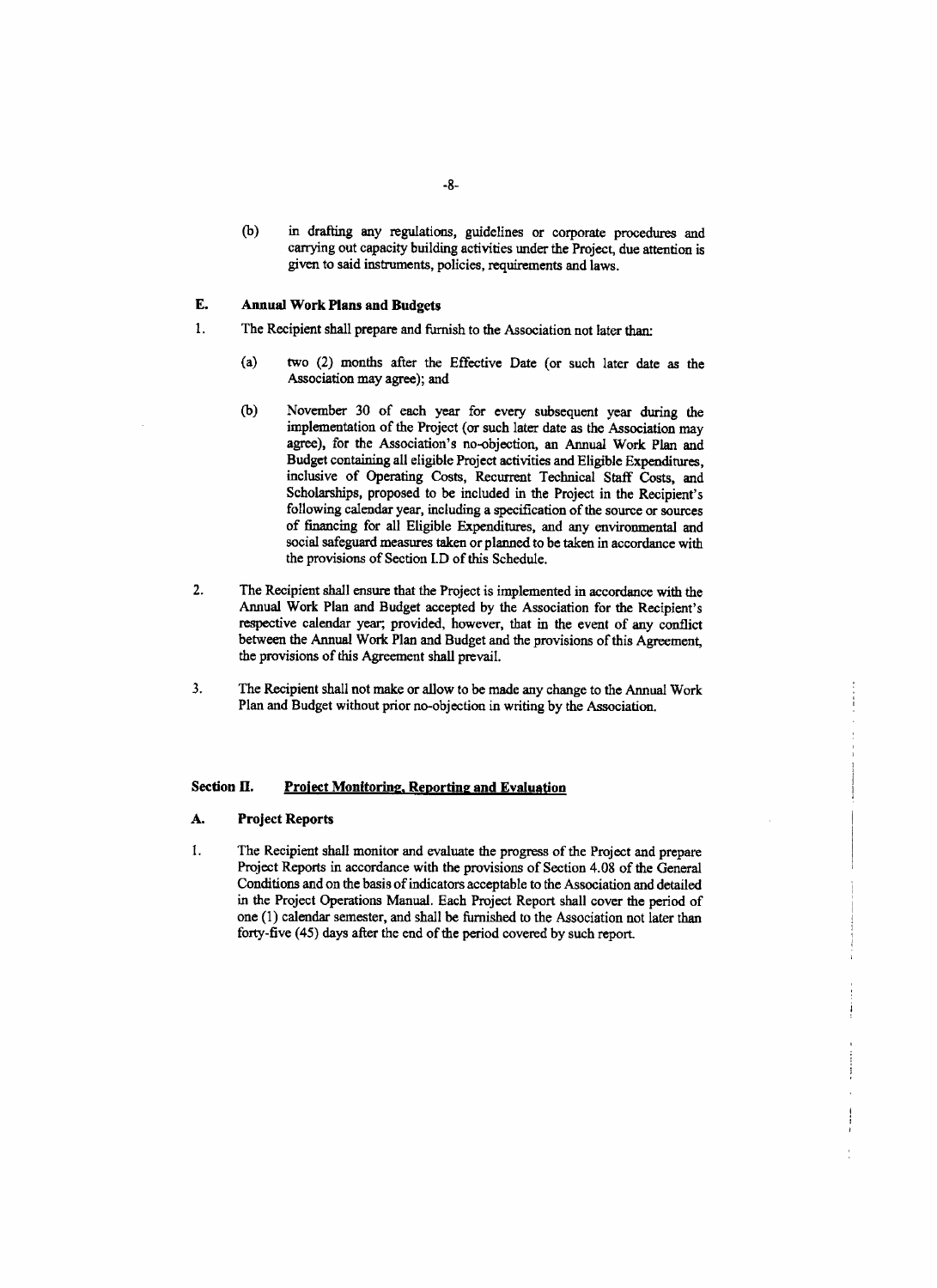# 2. Mid-term Review

The Recipient shall: (a) not later than November **29, 2019** (or such other date as the Association may agree in writing), prepare and furnish to **the** Association a mid-term report, in such detail as the Association shall reasonably request, documenting progress achieved in the carrying out of the Project during the period preceding the date of such report, taking into account the monitoring and evaluation activities performed pursuant to paragraph **I** of this Section **IIA,** and setting out the measures recommended to ensure the continued efficient carrying out of the Project and the achievement of its objective during the period following such date; and **(b)** review with the Association such mid-term report, on or about the date one month after its submission, carry out a mid-term review of the Project, and thereafter take all measures required to ensure the continued efficient implementation of the Project and the achievement of its objectives, based on the conclusions and recommendations of the mid-term report and the Association's views on the matter.

# B. Financial Management, **Financial Reports and Audits**

- 1. The Recipient shall maintain or cause to be maintained a financial management system in accordance with the provisions of Section 4.09 of the General Conditions.
- 2. Without limitation on the provisions of Part **A** of this Section, the Recipient shall prepare and furnish to the Association not later **than** forty-five (45) days after the end of each calendar semester, interim unaudited financial reports for the Project covering the semester, in form and substance satisfactory to the Association.
- **3.** The Recipient shall have its Financial Statements audited in accordance with the provisions of Section 4.09 **(b)** of the General Conditions. Each audit of the Financial Statements shall cover the period of one **(1)** fiscal year of the Recipient. The audited Financial Statements for each such period shall be furnished to the Association not later than nine **(9)** months after the end of such period.

# **Section III. Procurement**

**All** goods, non-consulting services and consulting services required for the Project and **to** be financed out of the proceeds of the Grant shall be procured in accordance with the requirements set forth or referred to in the Procurement Regulations and the provisions of the Procurement Plan.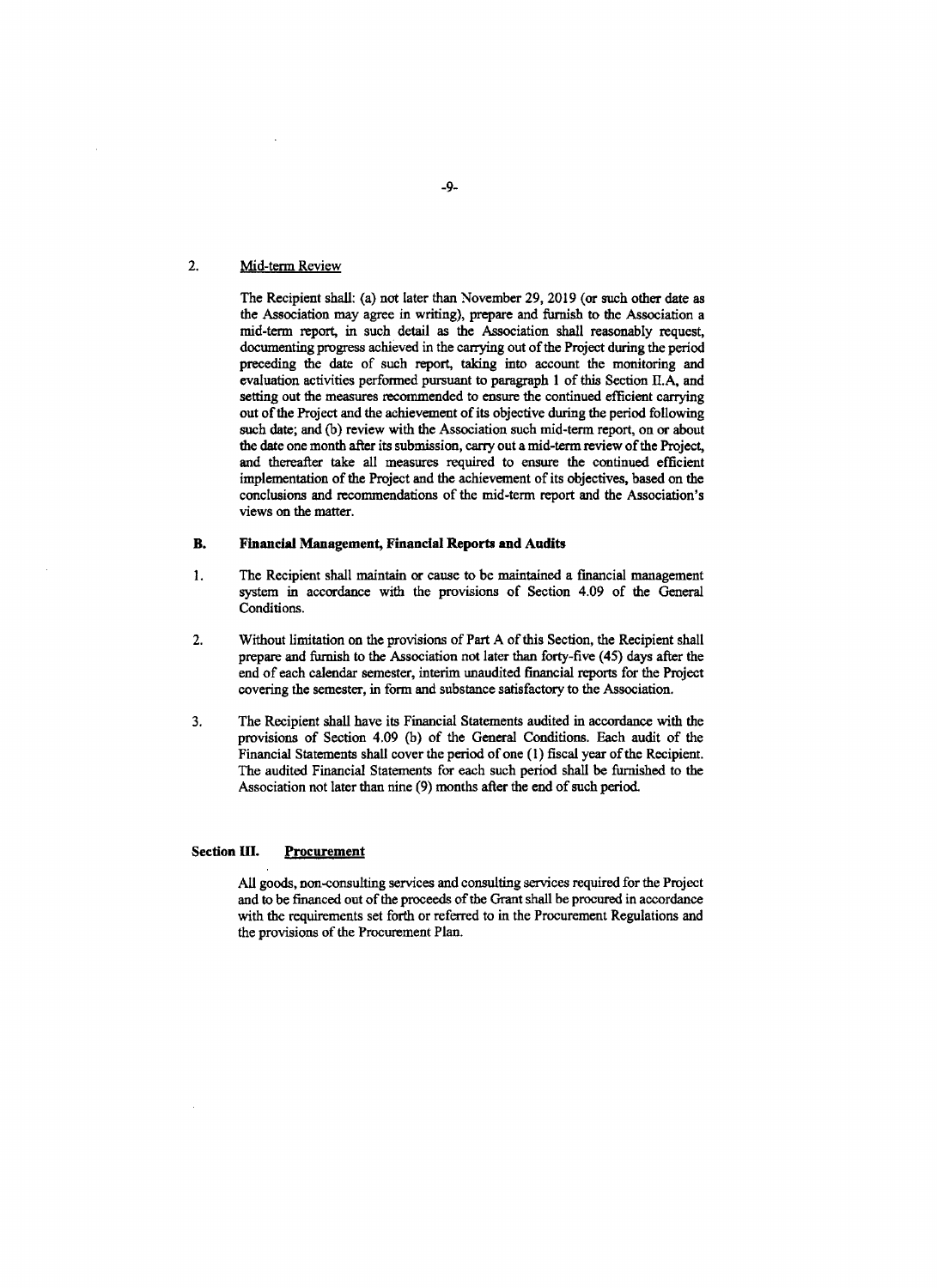# Section **IV.** Withdrawal of the Proceeds of the Grant

# **A.** General

- **1.** The Recipient may withdraw the proceeds of the Grant in accordance with the provisions of Article II of the General Conditions, this Section, and such additional instructions as the Association shall specify **by** notice to the Recipient (including the "Disbursement Guidelines for Investment Project Financing" dated February **2017,** as revised from time to time **by** the Association and as made applicable to this Agreement pursuant to such instructions), to finance Eligible Expenditures as set forth in the table in paragraph 2 below.
- 2. The following table specifies the categories of Eligible Expenditures that may be financed out of the proceeds of the Grant ("Category"), the allocations of the amounts of the Grant to each Category, and the percentage of expenditures to be financed for Eligible Expenditures in each Category:

| Category                                                                                                                                          | <b>Amount of the Grant</b><br><b>Allocated (expressed)</b><br>in SDR) | Percentage of<br><b>Expenditures to be</b><br><b>Financed</b><br>(inclusive of Taxes) |
|---------------------------------------------------------------------------------------------------------------------------------------------------|-----------------------------------------------------------------------|---------------------------------------------------------------------------------------|
| (1) Goods, non-consulting<br>services, consulting<br>services, Scholarships,<br>Training and Workshops,<br>and Operating Costs for the<br>Project | 2,200,000                                                             | 100%                                                                                  |
| (2) Recurrent Technical<br><b>Staff Costs</b>                                                                                                     | 800,000                                                               | 100%                                                                                  |
| <b>TOTAL AMOUNT</b>                                                                                                                               | 3,000,000                                                             |                                                                                       |

# B. Withdrawal Conditions; Withdrawal Period

 $\ddot{\phantom{a}}$ 

**1.** Notwithstanding **the** provisions of Part **A** of this Section, no withdrawal shall be made for payments made prior to the date of this Agreement, except that withdrawals up to an aggregate amount not to exceed SDR260,000 may **be** made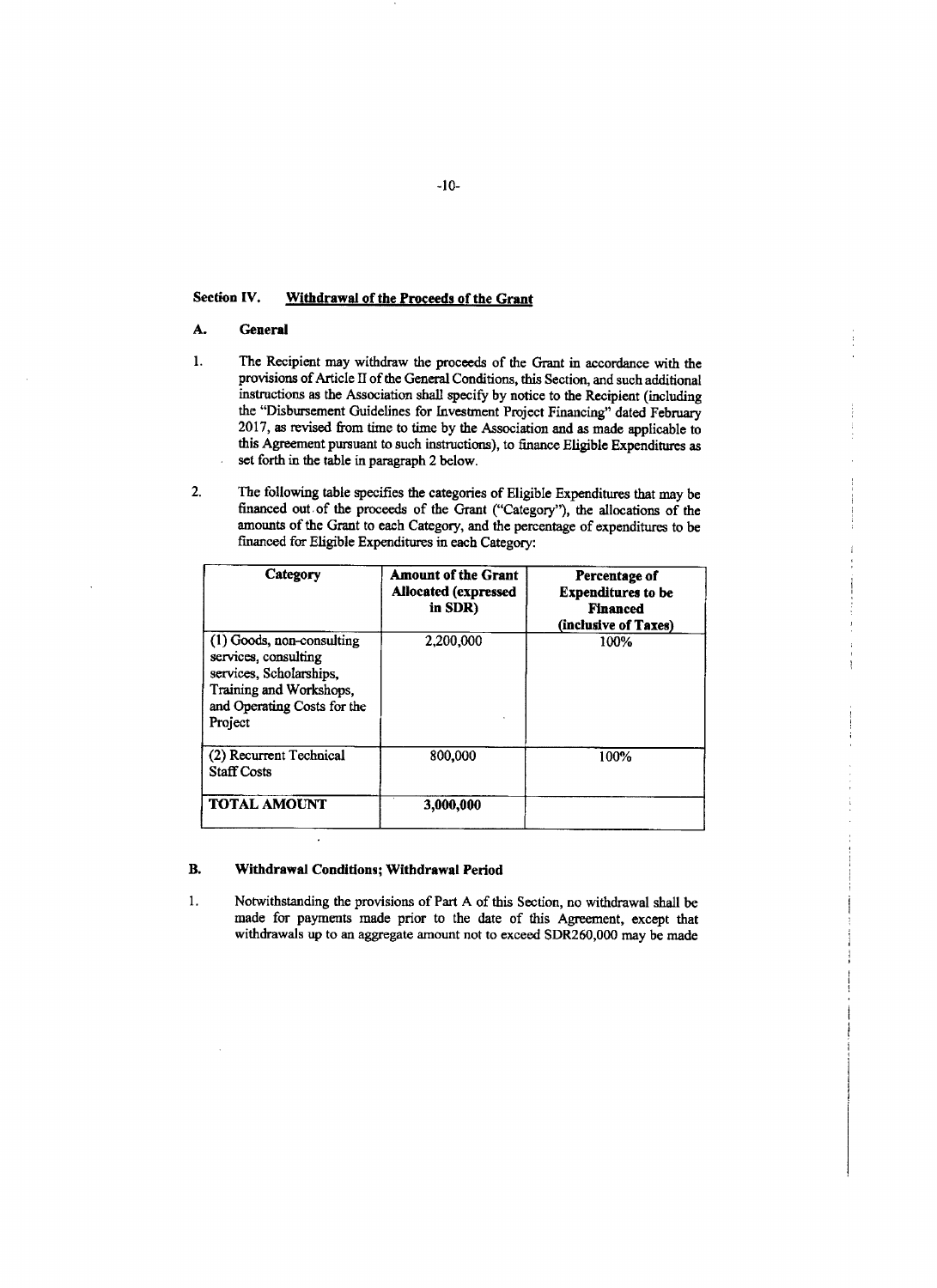for payments made prior to this date **but** on or after March **15, 2017** of this Agreement, for Eligible Expenditures.

2. The Closing Date is November **30,** 2022.

# **APPENDIX**

#### Section **I.** Definitions

- 1 **.** "Annual Work Plans and Budgets" means the annual work plans and budgets (including related cash forecasts) for the implementation of the Project, referred to in Section **I.E. 1** of Schedule 2 to this Agreement.
- 2. "Anti-Corruption Guidelines" means the "Guidelines on Preventing and Combating Fraud and Corruption in Projects Financed **by** 13RD Loans and **IDA** Credits and Grants", dated October *15,* **2006** and revised in January 2011 and as of July **1, 2016.**
- **3.** "Category" means a category set forth in the table in Section IV of Schedule 2 **to** this Agreement.
- 4. "Displaced Persons" means persons who, on account of the involuntary taking of land and other assets under the Project resulting in a direct economic and social adverse impact, whether or not said Displaced Persons must physically relocate, had or would have their. (i) standard of living adversely affected, whether or not the Displaced Persons must move to another location; (ii) right, title, interest in any house, land (including premises, agricultural and grazing land) or any other fixed or movable asset acquired or possessed, temporarily or permanently, adversely affected; (iii) access to productive assets adversely affected, temporarily or permanently; or (iv) business, occupation, work or place of residence or habitat adversely affected; and "Displaced Person" means any of the Displaced Persons.
- *5.* "Environmental and Social Impact Assessment" or the acronym **"ESIA"** means any assessment for the Project, to be prepared or caused to be prepared **by** the Republic of the Marshall Islands or the Recipient in accordance with the environmental and social screening guidelines, procedures and forms included in the **ESMF,** pursuant to Section I.D of Schedule 2 to this Agreement, each such assessment in form and substance satisfactory to the Association, defining details of potential environmental and social risks and adverse impacts associated with the implementation of Project activities, as said assessment may **be** modified from time **to** time with the prior written approval of the Association, and such term includes any annexes and schedules to such assessment.
- *6.* "Environmental and Social Management Framework" and the acronym **"ESMF"** means the framework of the Recipient and the Republic of the Marshall Islands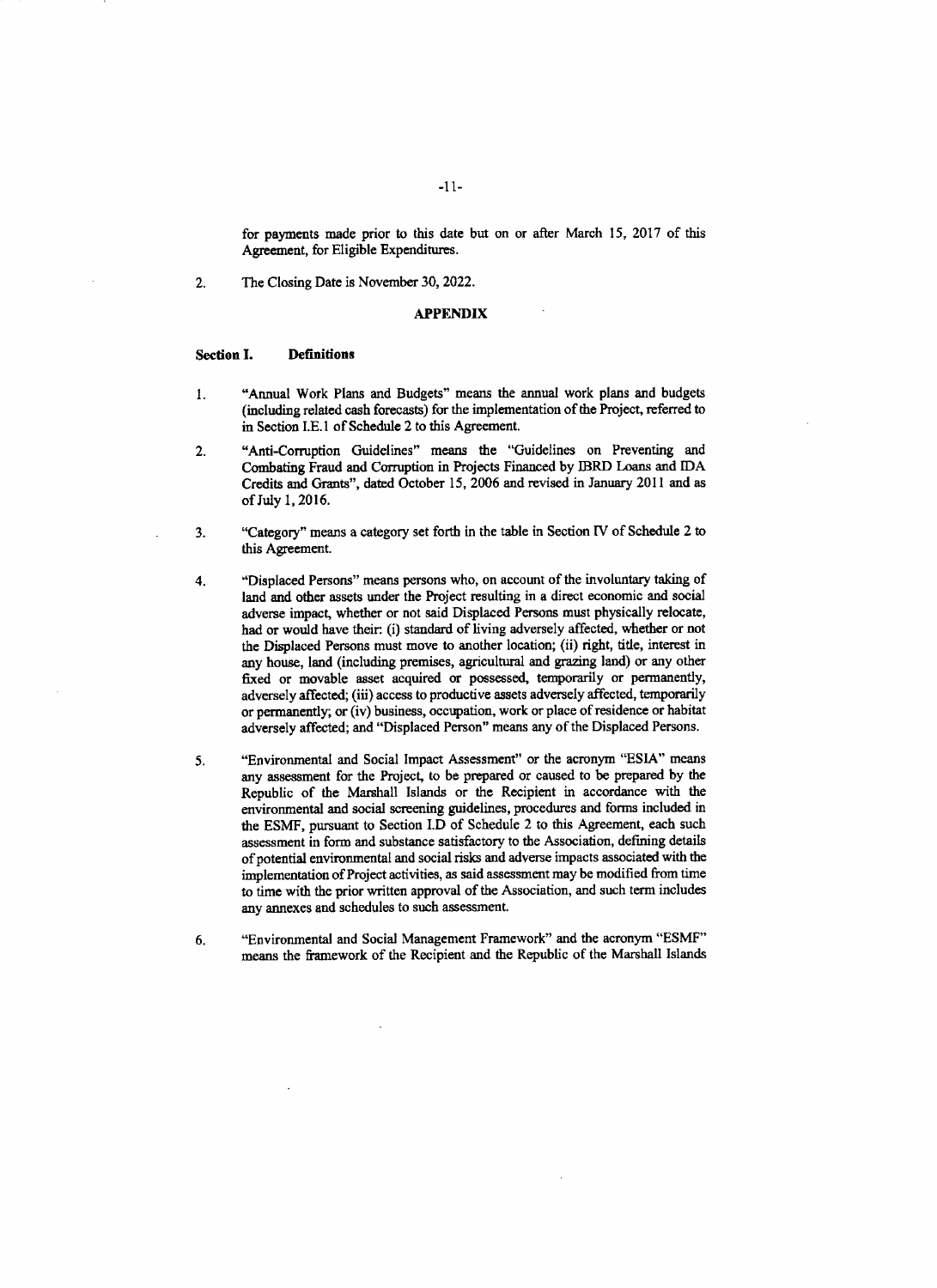dated January **2017,** prepared **by** the Republic of the Marshall Islands and the Recipient for Phase 2 of the Program setting out mitigation, enhancement, monitoring, and institutional measures, including capacity building through training, to eliminate any adverse environmental and social impacts of Project activities, offset them, reduce them, or enhance positive impacts, as well as guidelines and procedures for the preparation and disclosure of Environmental Management Plans, as the same may be modified from time to time with the prior written agreement of the Association, and such term includes any schedules or annexes to such framework.

- **7.** "Environmental and Social Management Plan" or the acronym **"ESMP"** means a plan, to be prepared or caused to be prepared **by** the Republic of the Marshall Islands or the Recipient and to be agreed with the Association in accordance with the **ESMF,** setting out mitigation, enhancement, monitoring, and institutional measures, including capacity building through training, to eliminate any adverse environmental and social impacts of Project activities, offset them, reduce them, or enhance positive impacts, as the same may be modified from time to time with the prior written agreement of the Association, and such term includes any annexes or schedules to such plan; and "Environmental and Social Management Plans" means more than one such plan.
- **8.** "General Conditions" means the "International Development Association General Conditions for Credits and Grants", dated July **31, 2010,** with the modifications set forth in Section II of this Appendix.
- **9.** "Operating Costs" means the reasonable and necessary costs of expenditures incurred **by** the Recipient on account of the implementation, management, monitoring and evaluation of the Project, based on Annual Work Plans and Budgets approved ex ante **by** the Association, including leasing and/or routine repair and maintenance of vehicles, equipment, facilities and office premises, fuel, office supplies, utilities, consumables, communication expenses (including postage, telephone and internet costs), translation, printing and photocopying expenses, bank charges, publications and advertising expenses, insurance, meeting expenses, travel, subsistence and lodging expenses, and other costs directly related to the Project, including the salaries of the Recipient's staff working on the Project but excluding (i) bonuses, sitting fees and honoraria or equivalent payments and (ii) Recurrent Technical Staff Costs.
- **10.** "Pacific Islands Forum Secretariat" or **"PFS"** means the inter-governmental organization established in **1971** pursuant to the Agreement Establishing the Pacific Islands Forum.
- **11.** "Participating Countries" means the Republic of the Marshall Islands, Independent State of Samoa, the Republic of Vanuatu and the Kingdom of Tonga, and any other countries as agreed in writing **by** the Association.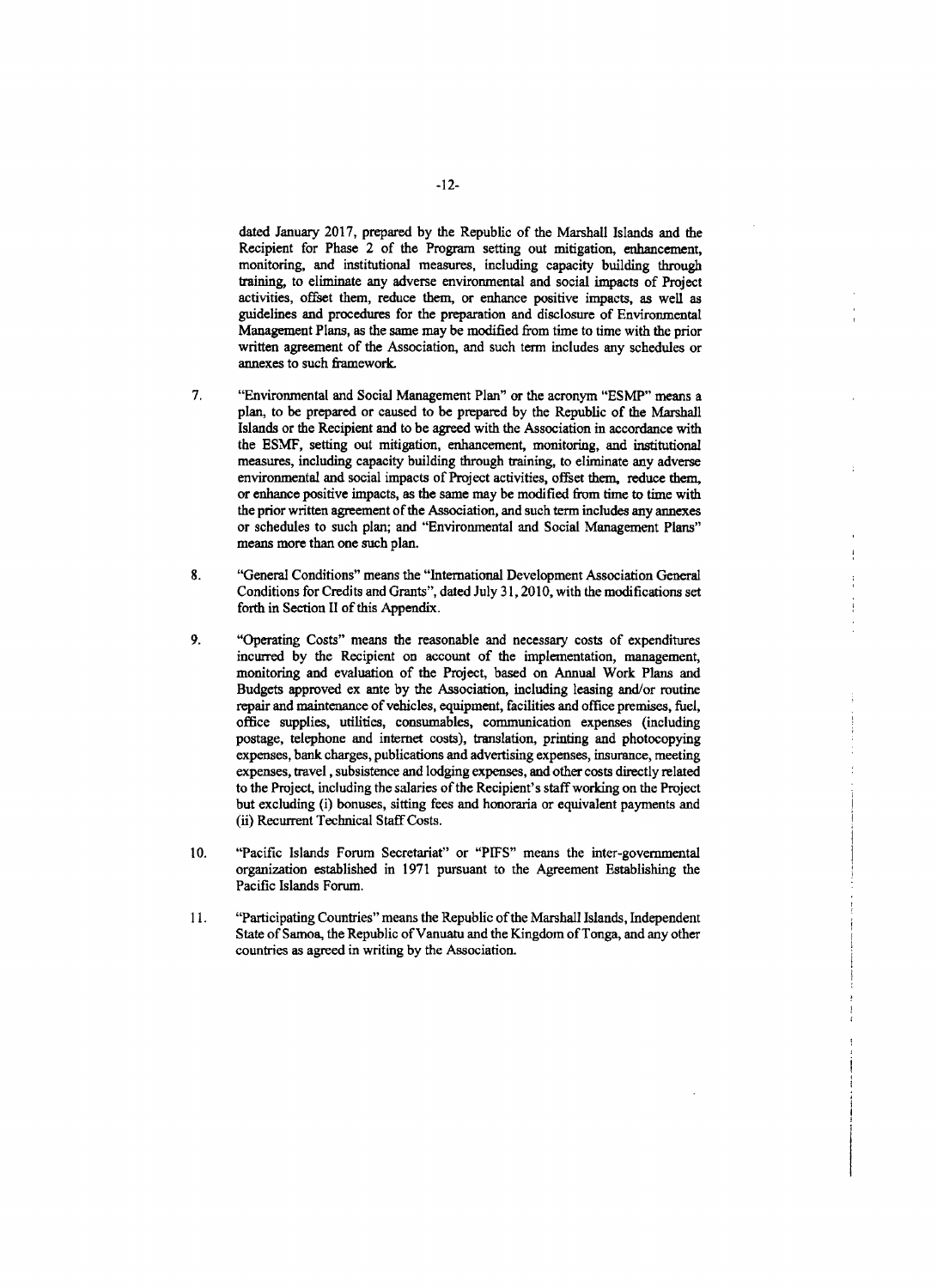- 12. "Procurement Plan" means the Recipient's procurement plan for the Project, dated March **17, 2017** and provided for under Section IV of the Procurement Regulations, as the same may be updated from time to time in agreement with the Association.
- **13.** "Procurement Regulations" means the "World Bank Procurement Regulations for Borrowers under Investment Project Financing", dated July **1, 2016.**
- 14. "Program" means the Pacific Resilience Program (PREP), which is a 'Series of Projects,' to be financed **by** the Association and other donors, designed to strengthen early warning, resilient investments and financial protection of Participating Countries.
- *15.* "Program Support Unit" means the support unit within **SPC** to be responsible for coordination of the Program and providing implementation support to the Participating Countries.
- **16.** "Recurrent Technical Staff Costs" means the reasonable and necessary costs of expenditures incurred **by** the Recipient for the salaries and travel of the Recipient's technical staff working on the Project, but excluding bonuses, sitting fees and honoraria or equivalent payments, based on the Annual Work Plans and Budgets approved ex ante **by** the Association.
- **17.** "Regional Steering Committee" means the committee established under phase **1** of the Pacific Resilience Program and referred to in Section **LA** of Schedule 2 to this Agreement.
- **18.** "Resettlement Action Plan" or the acronym "RAP" means a plan prepared **by** the Republic of the Marshall Islands or the Recipient and acceptable to the Association pursuant to Section **I.D.3** of Schedule 2 to this Agreement, setting out reporting and grievance redress procedures; mitigation, enhancement, monitoring, and institutional measures, including capacity building through training, to carry out acquisition of land and related assets under the Project; compensation, resettlement, and rehabilitation of Displaced Persons; prepared in accordance with the provisions of the Resettlement Policy Framework, as the same may be modified from time to time with the prior written agreement of the Association, and such term includes any schedules or annexes to such plan.
- **19.** "Resettlement Policy Framework" and the acronym "RPF" means the Republic of the Marshall Islands' framework for the Project, dated January **2017,** prepared **by** the Republic of the Marshall Islands and the Recipient, setting out: reporting and grievance redress procedures; mitigation, enhancement, monitoring, and institutional measures, including capacity building through training, to carry out acquisition of land and related assets under the Project; compensation, resettlement, and rehabilitation of Displaced Persons; guidelines and procedures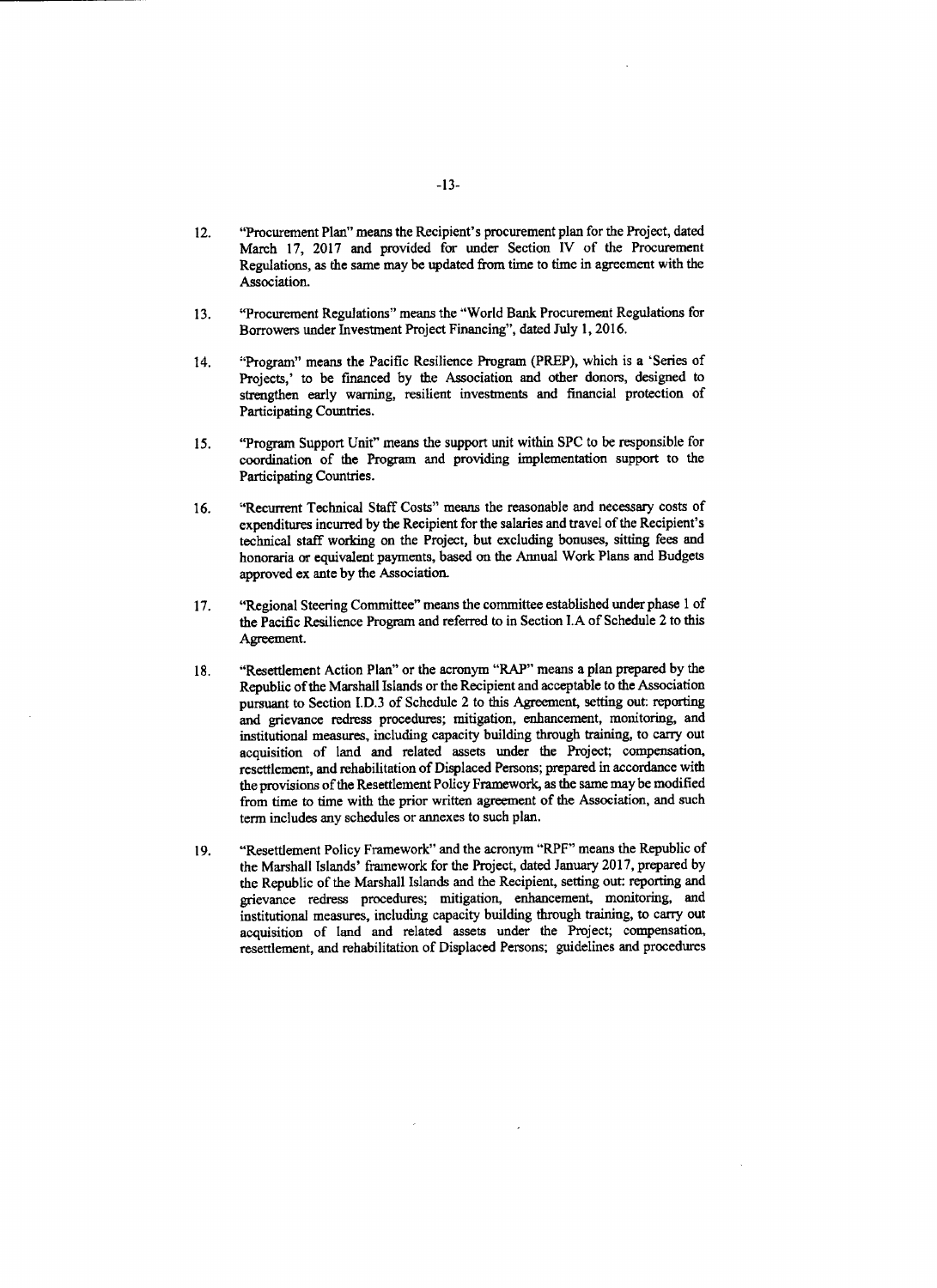for the preparation of Resettlement Action Plans, as the same may be modified from time to time with the prior written agreement of the Association, and such term includes any annexes or schedules to such framework

- 20. "Safeguard Instruments" means the Environmental and Social Management Framework, the Resettlement Policy Framework, any Resettlement Action Plans and any Environmental and Social Management Plans, inclusive of any associated documents and supplements; and "Safeguard Instruments" means, collectively, all such instruments.
- 21. "Scholarship" means a cash award made or proposed to be made out of the proceeds of the Grant to selected applicants under Part **1** of the Project, in accordance with the eligibility and selection criteria, terms and conditions and governance and other arrangements set forth in the Project Operations Manual.
- 22. "Service Agreement" means a service agreement between the Recipient and the Republic of the Marshall Islands referred to in Section **I.A.2(b)** of Schedule 2 to this Agreement.
- **23. "SPC** Treaty" means the Canberra Agreement of 1947.
- 24. "Training and Workshops" means the reasonable cost of expenditures incurred **by** the Recipient, based on terms of reference acceptable to the Association, in facilitating, conducting, and/or undertaking domestic and overseas training and workshop activities under the Project, including: costs of training or workshop materials; equipment and venue rental; and per diem, accommodation, and transportation for those attending the training or workshop, and honoraria for trainers.

# Section **H.** Modifications to the General Conditions

The General Conditions are hereby modified as follows:

1. **Section 2.06 is modified to read as follows:** 

#### "Section **2.06.** *Financing Taxes*

The use of any proceeds of the Grant to pay for Taxes levied **by,** or in the territory of, the Member Country on or in respect of Eligible Expenditures, or on their importation, manufacture, procurement or supply, if permitted **by** the Financing Agreement, is subject to the Association's policy of requiring economy and efficiency in the use of the proceeds of its credits and grants. To that end, if the Association at any time determines that the amount of any such Tax is excessive, or that such Tax is discriminatory or otherwise unreasonable, the Association may, **by** notice to the Recipient, adjust the percentage of such Eligible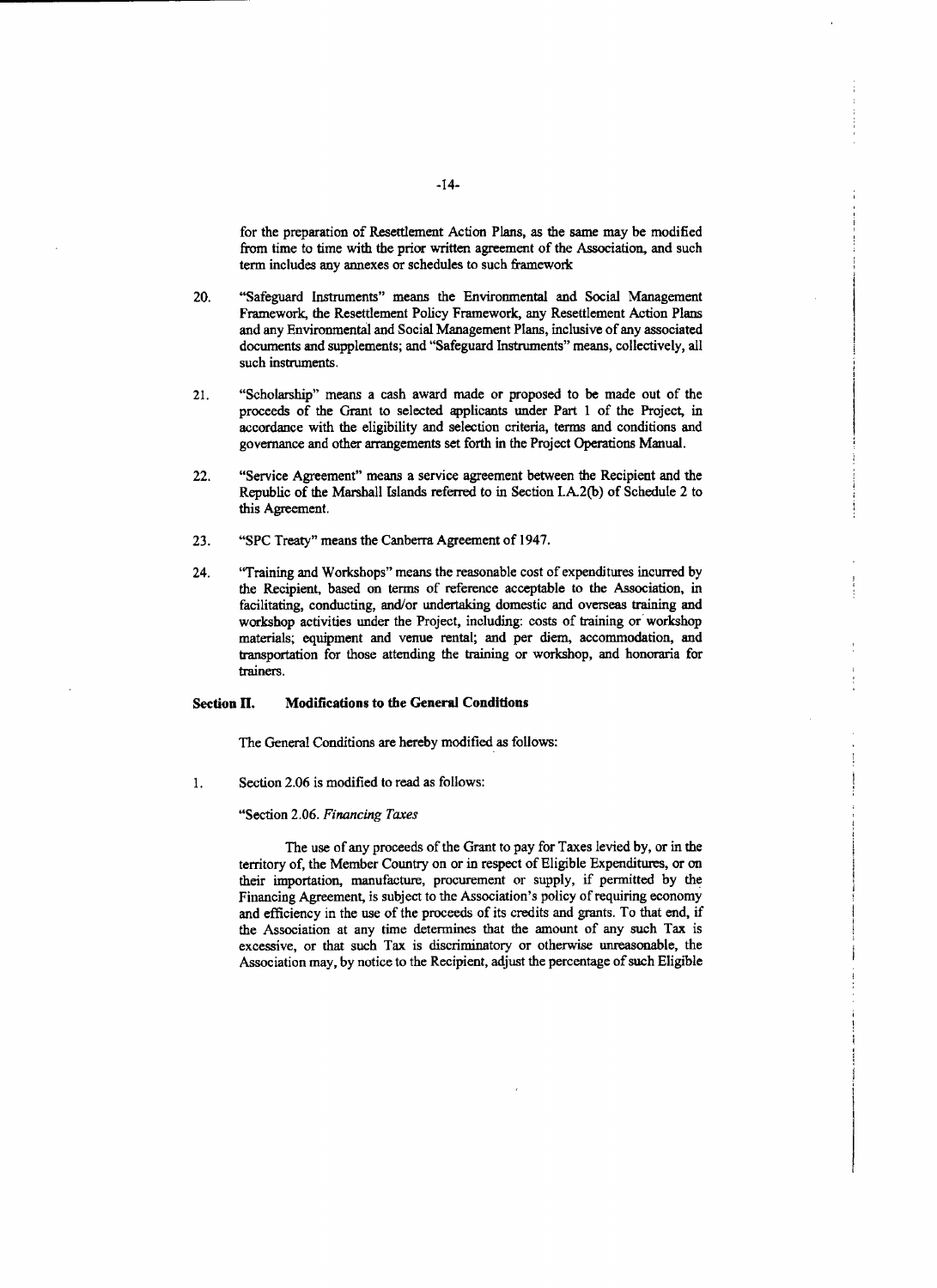Expenditures to be financed out of the proceeds of the Grant specified in the Financing Agreement, as required to ensure consistency with such policy of the Association."

- 2. Sections **3.03,** 3.04 and **3.08** are deleted in their entirety, and Sections **3.05, 3.06, 3.07, 3.09** and **3.10** are re-numbered, respectively, as Sections **3.03,** 3.04, **3.05, 3.06** and **3.07.**
- **3.** Paragraphs **(b)** and (c) of the newly re-numbered Section **3.07** are modified to read as follows:

**"(b) All** Financing Payments shall **be** paid without restrictions of any kind imposed **by,** or in the territory of, the Member Country, and without deduction for, and free from, any Taxes levied **by,** or in the territory of, the Member Country.

(c) The Legal Agreements shall **be** free from any Taxes levied **by,** or in the territory of the Member Country, or in connection with their execution, delivery or registration."

4. In Section **4.11,** paragraph (a) is modified to reads as follows:

"Section *4.11. Visits*

"(a) The Recipient shall take all action necessary or useful to ensure that the Member Country affords all reasonable opportunity for representatives of the Association to visit any part of their territories for purposes related to the Grant or the Project."

- *5.* Section **5.01** is deleted in its entirety.
- **6.** Section **6.02** is modified as follows:
	- (a) Paragraph **(j)** *on Membership* is modified to read as follows:

**(j)** *Membership.* The Member Country or any member of the Recipient: (i) has been suspended from membership in or ceased to be a member of the Association; or (ii) has ceased to be a member of the International Monetary Fund."

**(b)** Paragraph (m) is renumbered as paragraph (n), and a new paragraph **(m)** is added to read as follows:

**"(m)** *Interference.* The Member Country: (i) has taken or permitted to be taken any action which would prevent or interfere with the execution of the Project or the performance **by** the Recipient of its obligations under the Financing